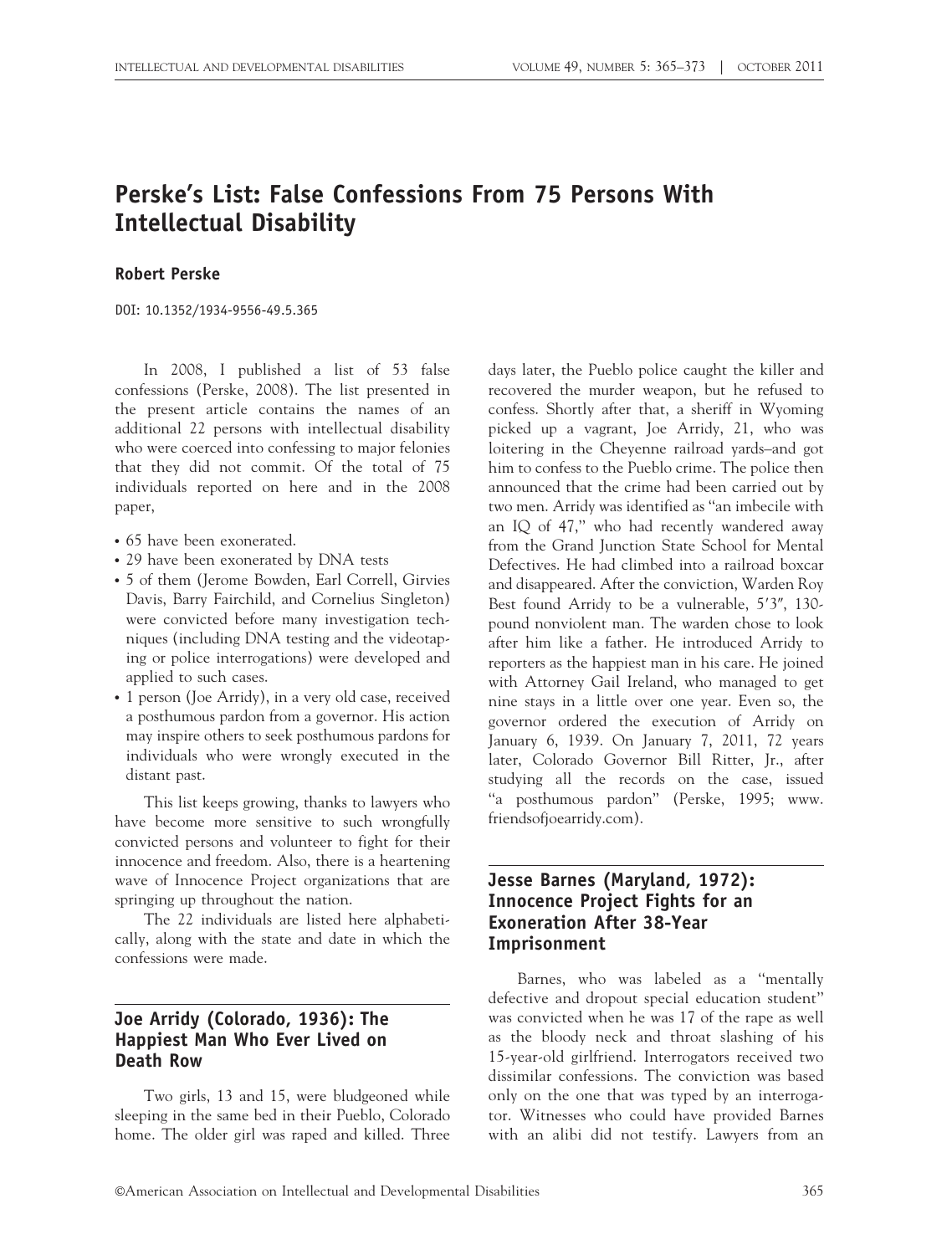Innocence Project did their own investigating and discovered that the victim had not been raped. They learned later that the earlier interrogator concocted the rape in order to make a stronger case. The defense lawyer described Barnes as ''very timid, shy, very quiet, mannerly, and respectful.'' Because DNA testing was not an option in 1972, the Innocence Project lawyers are asking the court to review the case in the interests of justice (Kiehl, 2009).

# Jerome Bowden (Georgia, 1986): Too Early to Save

On October 11, 1976, a 55-year-old woman was brutally beaten with a pellet rifle and stabbed to death in her Columbus home. The next day, the police arrested a 16-year-old next-door neighbor. They found the pellet gun, the knife, and a wig the killer wore as well as coins and jewelry that the teenager had taken. They also recovered the victim's TV that the teenager sold to a pawnbroker. The teenager confessed to the crime. Then he told interrogators that Jerome Bowden, 24, committed the crime with him. Bowden was an easy-going, neighborhood-wandering person who had been expelled from school many years earlier after being given a Wechsler intelligence test that showed him to have a full-scale IQ of 59. No evidence linked Bowden to the crime, and he could not have read or understood the confession drafted for him by police. The teenager, being a minor, was sentenced to life without parole. Bowden was executed (Perske, 1991a).

### Anthony Caravella (Florida, 1983): Saved by DNA

A 58-year-old woman was raped and murdered in Miramar, Florida. Detectives picked up Anthony Caravella, a 15-year-old with an IQ of 67. Witnesses observed interrogators grabbing a phone book and taking Caravella into another room. They also heard what sounded like phonebook slaps and yelling. After repeated sessions, the detectives came out with five statements. During the sentencing, the judge exclaimed, ''I will tell you, Anthony, if the jury had recommended death, I would have executed you.'' Later, when he was found innocent, another judge spoke more tenderly: ''Let me take the opportunity to apologize to you for the criminal justice system of the State of Florida'' (McMahon, 2010).

# Earl Correll (Virginia, 1985): Appointed Lawyers Fumble the Case

In a drug sale that went bad, two buyers admitted killing the dealer. Then they claimed that Earl Correll was with them as the overpowering ringleader. Correll was small  $(5'6'$  and 130 pounds), had a reported IQ of 68, and was known as "a wimp." The victim, who was over 6-feet tall, had been choked and stabbed from behind. The trial judge appointed two defense lawyers who turned out to be wimps too. They conducted no investigation. They claimed that communicating with Correll was impossible. When the attorneys asked Correll about the crime, he curled up in a corner and cried. The lawyers testified in court that after that, they threw up their hands and gave up. Correll was executed for being named as the ringleader. The other two received lesser sentences (Perske, 1991b).

#### Anthony Dansberry (Illinois, 1991): Signs Confession When Told It Was a Release

An Oak Park woman was getting off a bus when a man knocked her to the pavement, grabbed her purse, and fled. The victim later died from a head injury. A woman in a car saw the attack and pursued the robber in her car. She claimed that he touched her car twice with his hands. She described the attacker as a Black man about 18 to 20 years old, and she helped police draw a composite sketch. Anthony Dansberry was not involved until the police received an anonymous tip, and he was placed in a lineup before six eye witnesses The woman in the car was the only one who identified Dansberry–even though he was 29-years-old and had a mustache and beard that did not appear in the composite drawing. Dansberry was also a man with a verbal IQ of 58 and the reading comprehension of a first or second grader. He was interrogated until he signed a confession written by a detective. He said he signed the paper because the police told him it was ''his release.'' He was convicted and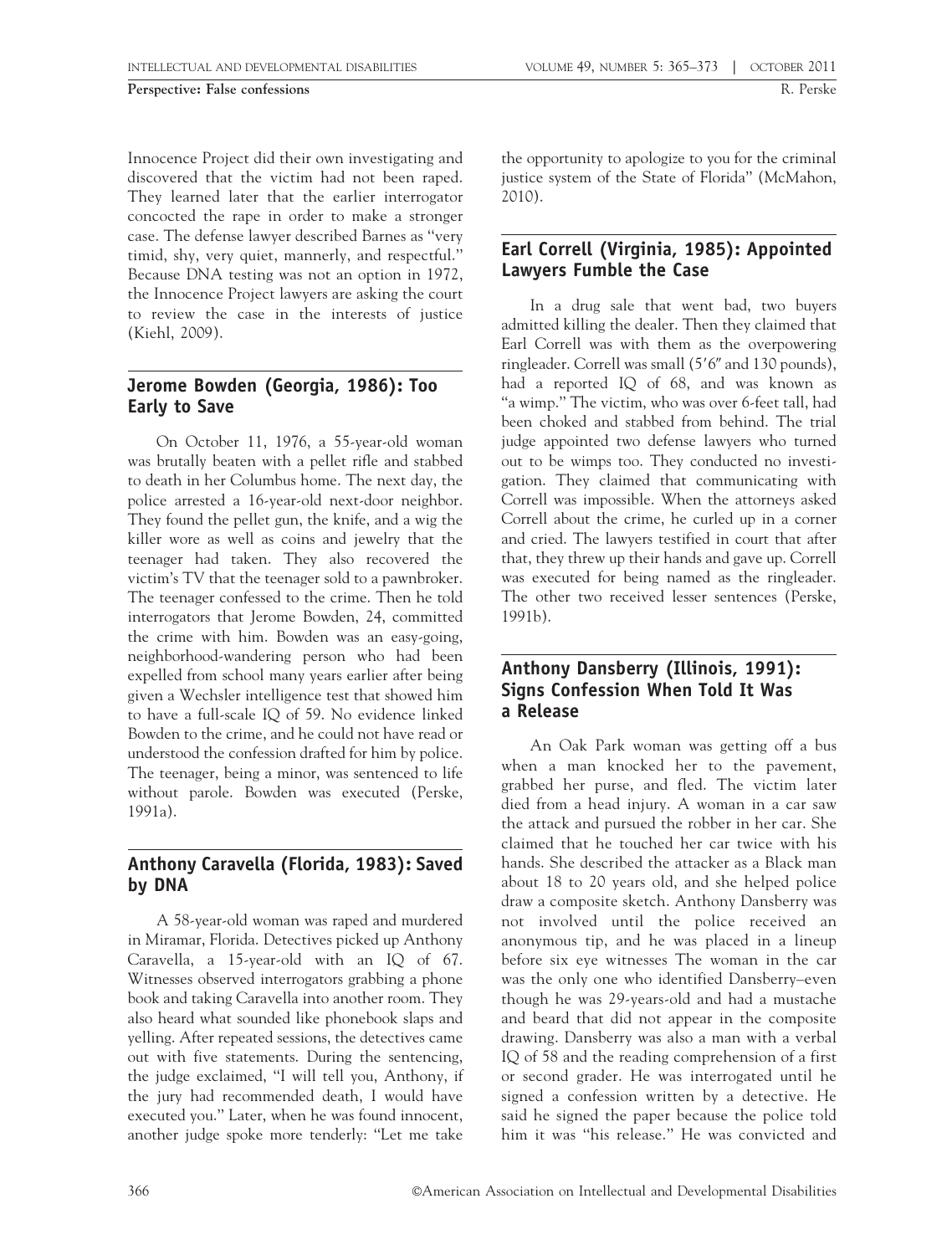given a 75-year prison term. Innocence Project members are now interested in the case (M. Possley, 2006).

#### Girvies Davis (Illinois, 1978): Confess or Get Shot

Three days before Christmas 1978, in Belleville, Illinois, an 89-year-old retired farmer was shot to death in his wheelchair in his trailer home. There were no witnesses, no weapon, no fingerprints, and no motive. Eight months later, in August 1979, Girvies Davis, a 20-year-old Black man was arrested after a theft in an auto supply store. He had a severe ''organic brain dysfunction since birth that kept him close to being illiterate. While in jail, police said he passed a note to them through a guard confessing to 11 crimes—including ''the old man in the trailer.'' After that the police checked him out of jail at 10 p.m. (the logs at the jail confirmed this) and drove him to a deserted road outside of town. The police, Davis said, took off his handcuffs and leg shackles, drew their guns, and produced a stack of written confessions. They told him if he did not sign all of them, they would shoot him and then testify that he died trying to escape. Davis signed everything they had. He was only tried for the shooting of the elderly farmer, which he vehemently denied. No Blacks were allowed to serve on the jury. He was sentenced to death. He died saying, ''I have done many bad things, but I'm no murderer'' (Schwartz, 2006).

### Selwyn Days (New York, 2001): Saved by DNA

In 1996, a man, 79, and his 35-year-old companion were stabbed to death in their Eastchester, New York, home. After the case was still unsolved for 4 years, the police picked up and interrogated Selwyn Days, 36, a man with brain damage and a low IQ. After long hours of questioning, he confessed to the crime in front of a TV camera. He received a sentence of 50 years to life. Innocence Project lawyers presented DNA test findings to the court that excluded Days. Also, four witnesses placed Days in Goldsboro, North Carolina, at the time the

crime was committed. This man spent 10 years in prison for a crime he did not commit (Stashenko, 2010).

#### Edward Lee Elmore (South Carolina, 1982): After 38 Years in Prison, Innocence Project Groups Enter the Case

A 75-year-old widow was murdered in her Greenwood, South Carolina, home. She was raped and stabbed 32 times, and her body was dumped in a bedroom closet. A neighbor suggested that the police check the stubs in the White woman's checkbook. They found a record in the victim's checkbook showing that she paid Edward Elmore, a 23-year-old Black man, for doing yard work a few days earlier. He was picked up and questioned within 48 hours of the crime. Four months later, Elmore, who had recorded IQs of 72 and 58, was sentenced to death. After the U.S. Supreme Court ruling in Atkins  $v$ . Virginia (2002), the death penalty was changed to a life sentence. During the last 38 years of incarceration, numerous questions have emerged. The autopsy report had been botched. Hairs found on the body disappeared and were found later in an investigator's filing cabinet. The DNA on the hairs proved to be from a White man. An FBI expert who studied the state's earlier forensic report against Elmore called it a ''fraud'' (Bonner, 2002).

#### Barry Lee Fairchild (Arkansas, 1983): Beaten Into False Confession?

Acting on information given by a ''confidential source,'' Barry Fairchild was arrested and questioned regarding the rape and murder of a 20-yearold White U.S. Army nurse in a field outside of Little Rock, Arkansas. Fairchild was Black and his records indicated that he was a man with retardation—a full scale IQ of 63, a verbal IQ of 69, and a performance IQ of 61. With his head bandaged, he was placed in front of a video camera. Investigators said the bandages covered a ''bite on the top of the skull by a police dog.'' During the videotaping, Fairchild kept looking toward an off-camera person for guidance. Later, Fairchild recanted, saying that the confession was beaten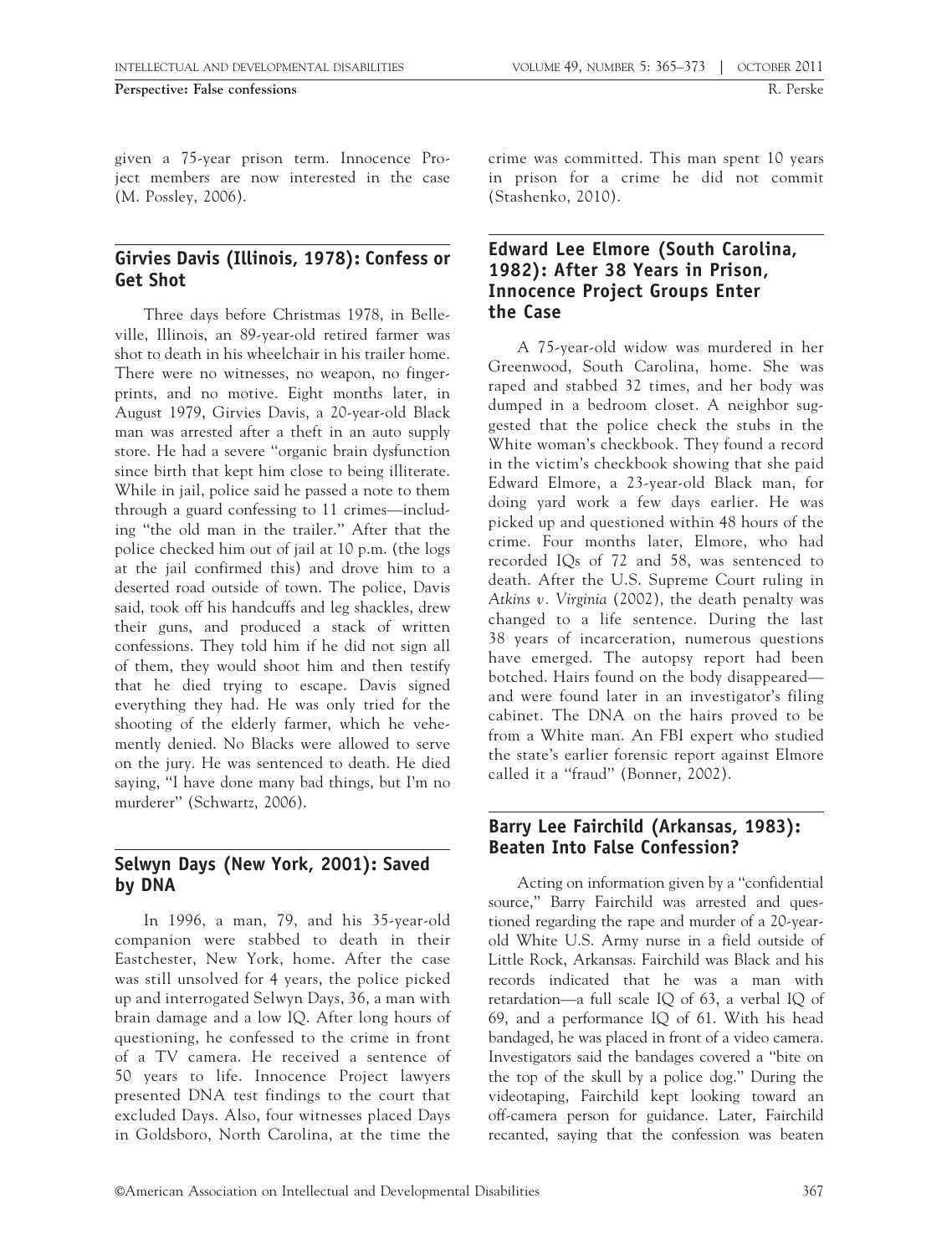out of him. No evidence connected him to the crime. Testing of the semen in the victim's body showed that the rapist had type O blood and Fairchild's was type A. On March 29, 1991, on ABC TV's 20/20, he described how 13 Black men signed affidavits stating that the police tried to beat confessions out of them for the murder of the nurse–and failed. Fairchild was the 14th, and the only one to give in. He was executed in 1995 (Perske,1991d; Encyclopedia of Arkansas History, 2010).

# John Floyd (Louisiana, 1981): Innocence Project Finds Exculpatory DNA

On Thanksgiving Day 1980, two men were murdered in New Orleans in different locations. The crimes were remarkably similar. Both men were White and had been involved in homosexual acts at the time of their deaths. Both were stabbed in the neck and torso. Two months after the crime, the lead detective happened to visit with John Floyd, a Black man, in a bar. He took Floyd in for questioning and got him to confess to both murders. He has been in prison for 30 years. Recently, the Innocence Project of New Orleans (2010) began looking into the case. They found that Floyd had an IQ of 59 and psychological tests showed him to be ''highly suggestible and highly compliant,'' making him particularly susceptible to the sort of pressure applied by police when they interrogate. Mitochondrial DNA testing now shows that Floyd did not commit either crime. Consequently, the case is back in the courts and the Innocence Project lawyers have vowed to never give up until Floyd walks out of the penitentiary a free man.

### Paula Gray (Illinois, 1978): Saved by DNA

Police picked up this 17-year-old with intellectual disability for questioning based on a tip. After 2 nights of intense interrogation, Gray confessed that she was with four men who had abducted a man and woman, raped the woman, and killed them both. Under pressure, she fingered four men as perpetrators. All were convicted. Seventeen years later, DNA revealed that Gray and the four men were innocent. The same evidence implicated the real perpetrators, who eventually confessed (Frievogel, 2000).

# Charles ''Chucky'' Hickman (Indiana, 2005): Saved by DNA

On January 25, 2005, in Crothersville, Indiana, a 10-year-old girl disappeared while walking to a store. She was later found in a local lake. She had been sexually molested and drowned. Hickman, 20, was questioned, and he immediately blurted out that he was the murderer. Although it was clear from records that he was ''a vulnerable, malleable, and disabled person'' who was ''very slow with the mental capacity of a 15-year-old,'' he was submitted to numerous interrogation sessions. In them, his story kept changing, according to the leading questions he was being asked. This wild, interrogational spree ended for good after DNA on the body of the girl was matched with the real perpetrator (Adams, 2006).

# Tommy Lee Hines (Alabama, 1978): Innocent but in a Legal Limbo

On May 23, 1978, Tommy Lee Hines, a 25 year-old Black man, wandered away from a day program center for persons with developmental disabilities in Decatur, Alabama. He walked up to a window of a building, looked in, and scared an office secretary. The secretary called the police, who took him away for questioning. According to investigators, Hines confessed to raping three White women. In each case, the women claimed that the perpetrator overpowered them in their own cars, drove them to the outskirts of town, and raped them. Records showed that Hines had ''an IQ of 35 and the mental functioning of a six year old.'' His father testified that ''They had Tommy driving a car. That boy can't even ride a bicycle.'' Members of the local Association for Persons With Disabilities rose up in indignation. Then a contingent of the Southern Christian Leadership Conference marched onto the scene. Finally, they were confronted by members of the Ku Klux Klan. Four men were shot but not killed in the clash that followed. Somehow, Hines' case became so cluttered by pressure from outside forces that true justice was ignored. He was sentenced to prison, where he was attacked. Later, he was judged to be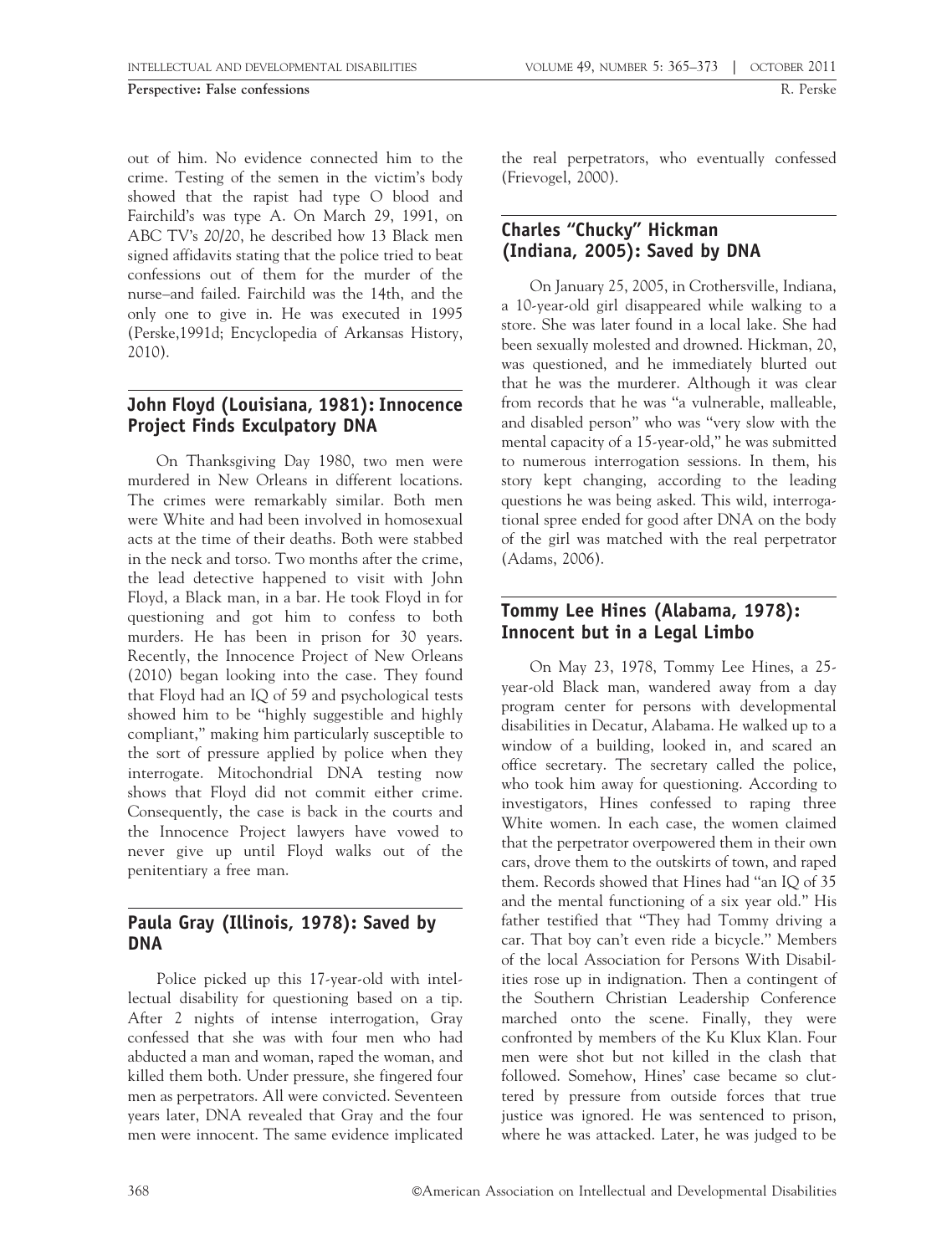incompetent to stand trial and was sent to a mental health hospital that expelled him as not being one of theirs. He was then sent to an institution for persons with intellectual disability, where he was rejected as well. Hines was placed in a small group home in a small Alabama town while all legal forces apparently looked the other way (Perske, 1991c).

#### Lebrew Jones (New York, 1987): A 20-Hour Interrogation While Physical Evidence is Ignored

Here is a case that can make modern day Innocence Project workers cringe. Two decades ago, a 21-year-old prostitute was savagely murdered at a Times Square building project. A mountain of physical evidence was found. Lebrew Jones, a security guard at the project, was brought in for questioning, even though the crime happened 6 hours after his shift ended and he had gone home. The police interrogated this trusting and gentle man, whose IQ was 68, for 20 solid hours. According to reports, Jones was invited to share how the crime happened, and he did the best he could. Early on, he suggested that the woman beat herself to death with a rock. As of the date of this article, not a single shred of physical evidence has been tied to this utterly nonviolent man. Even the mother of the murdered girl met with Jones and was convinced that the wrong man was in prison. By the time an Innocence Project team discovered the case, he had spent 22 years in prison and was close to parole. So they spent their time and effort to successfully win the parole. (Young, 2008).

# Levon ''Bo'' Jones (North Carolina, 1987): Death Penalty Based on a Single Snitch

A career snitch was paid \$4,000 for her testimony that Bo Jones, a Black farmhand with a low IQ, murdered a White man. Jones spent nearly 16 years on death row. His first defense attorney was so inept that he failed to raise numerous bits of evidence pointing toward Jones' innocence. Later, another lawyer picked up the case and the scene changed. The snitch recanted her story of Jones' involvement in the crime. A massive amount of critical evidence pointing to Bo's innocence was

heard, a federal judge overturned the conviction, and in 2006 Bo walked out of prison a free man (Levingston, 2010).

### Daniel Lackey (New York, 2003): Convicted for a Rape and Stabbing That Never Happened

On January 16, 2003, a woman was cut with a knife and raped in Oneida, New York. Dan Lackey, 31, a man with a reported IQ of  $73$ , was brought in for questioning, and he ''wrote out'' a confession. He was charged with first degree aggravated sexual abuse and received an 8-year prison sentence. Three years later, the female victim reported another attack. The attacks were identical, right down to the description of the man and the wounds inflicted. By then, it was discovered that the woman suffered serious psychiatric problems, including hearing voices and attempting suicide. She finally admitted that the attacks never happened. The knife wounds in both cases were self-inflicted. Lackey's release came after 4 years in prison. Afterwards, the state attorney general stated in court papers that ''Lackey's conviction was brought on by his own conduct including giving a written confession'' (O'Brien, 2009).

### Richard Lapointe (Connecticut, 1989): Centurion Ministries Refuses to Give Up

On March 8, 1987, in Manchester, Connecticut, an 88-year-old woman was raped, strangled, and stabbed 11 times. Her cottage was set on fire. The crime was obviously committed by a strong and athletic person. On the 4th of July 1989, the police picked up Richard Lapointe, 46, the step grandson of the victim. After 9 hours, investigators came out with three dissimilar confessions–all written by the police. All who know Lapointe would say that he is about as nonathletic as one could be. He has Dandy-Walker syndrome and has undergone five surgeries to drain excess fluid from his enlarged head. He is  $5'4''$ , wears thick glasses, and has hearing aids in both ears. He never runs. When he stops short or turns quickly, he gets dizzy. When he was younger, the other kids gave him the nickname ''Mr. Magoo.'' Even so, Lapointe was found guilty, sentenced to life plus 60 years, and has been in prison for 20 years. Currently, all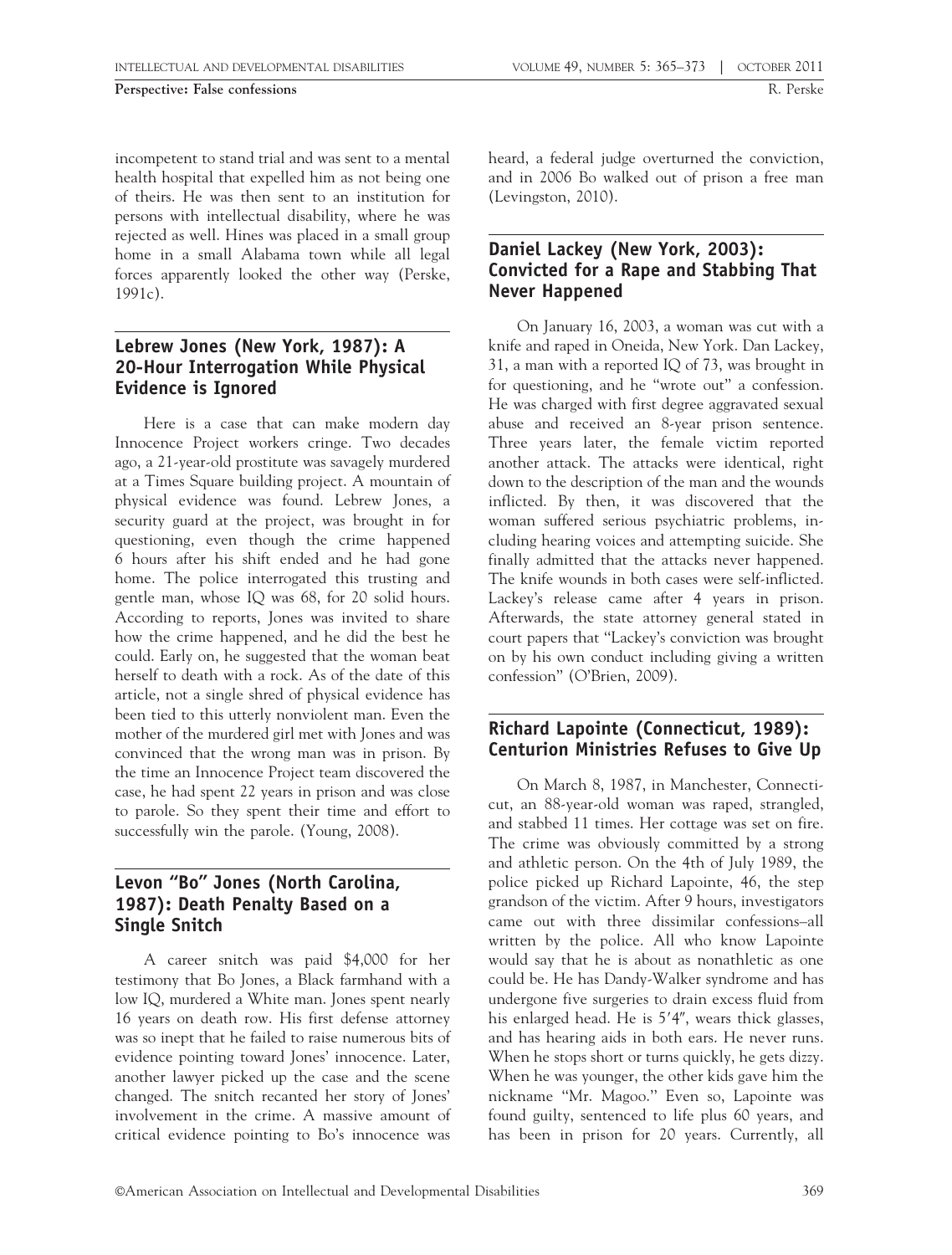attorneys involved earlier have testified to being inept in their defenses. Now, the case has been picked up by Centurion Ministries, who are known nationally as the first Innocence Project organization in the nation (www.friendsofrichardlapointe. com).

# Godfrey G. Miller, III (Maryland, 2004): Eager to Please Police Officers

Twelve days after a man was beaten to death in a rooming house, police officers picked up Miller, a 20-year-old man with an IQ between 66 and 69, who almost immediately confessed to the crime. After Miller spent 269 days in jail, the confession fell apart and the real killer was arrested. Usually, defense lawyers feel a sense of satisfaction from such victories and then go on to other cases—but not Miller's lawyer. He was angry. He went before the city council and castigated the police department's handling of the case. According to the lawyer, Miller had no police record or history of substance abuse. ''He had had only good experiences with the police—making him eager to please them, which led to the confession.'' Even then, Miller's lawyer did not stop. He said that he would like to see ''an experienced counselor with the mentally disabled train officers in questioning such suspects.'' The lawyer then demanded money from the city to help put Miller's life back together again. All this led to a shouting match in the council chambers, with Miller's lawyer threatening to sue. Later, the chief of police promised to conduct an investigation of city officers involved in Miller's case (Chansanchai, 2004; Lyons, 2004).

# Jesse Misskelley (Arkansas, 1993): False Confession Tactic Dooms Three

Jesse Misskelley, 17, reported to have intellectual disability (IQ of 70), gave in to a classic, old-time ploy. An interrogator told him to testify against two friends, Damien Echols, 19, and Jason Baldwin, 17, for the murder of three Cub Scouts on May 6, 1993, in West Memphis. If he did, the officer promised he would not go to jail. He talked but the promise was not kept. He and Baldwin were sentenced to life plus 40 years because they were minors. Echols, being an adult, was given the death sentence. The victims were found naked in a drainage ditch. They were tied together with shoe strings. The prosecution hinged on the confession riddled with factual errors and testimony by a Satanic cult expert with a mail-order degree, while angry citizens gathered and cried out ''Burn in Hell.'' Through the years, fresh facts have been emerging. No DNA has connected the three to the crime. What appeared to be a Satanic act was attributed to animals chewing the dead flesh. A parent of one murdered child who studied the crime now feels the three are actually innocent. Even so, no court has yet ordered a retrial (Dewan, 2007).

### Tyler Sanchez (Colorado, 2009): ''Force-Fed'' Confession is Only Evidence

In July 2009, Tyler Sanchez, 19, was picked up and questioned by Parker, Colorado, police for a break-in and fondling assault of an 8-year-old girl. There was DNA, but none of it belonged to Sanchez, a small slender redhead, and the victim described her attacker as being much taller and older with dark hair. Most important, Sanchez was a ''slow talking, hearing-impaired and intellectually disabled man.'' The only evidence was People's Exhibit No. 1, an 11-sentence confession he gave after a 17-hour interrogation. According to a reporter, ''Sentence by sentence, it parrots the detectives, echoing verbatim details they admit they repeatedly fed him during their interrogation'' (Greene, 2010). The case is still going to trial.

### Devontae Sanford (Michigan, 2007): Contract Killer Takes Blame

When four people were killed in a drug den in Detroit, Michigan, 14-year-old Devontae Sanford was home with his mother. Later, the special education student with a developmental disability was taken in by the police. After numerous hours of questioning, Sanford's final completed confession was videotaped. He pled guilty and was sentenced to a term from 37 to 90 years. A year later, a professional contract killer claimed that he murdered the four persons in the drug den. When evidence was compared, Sanford purportedly told the police that he shot the victims with an M14 rifle. The real killer used an AK47 and a 45-caliber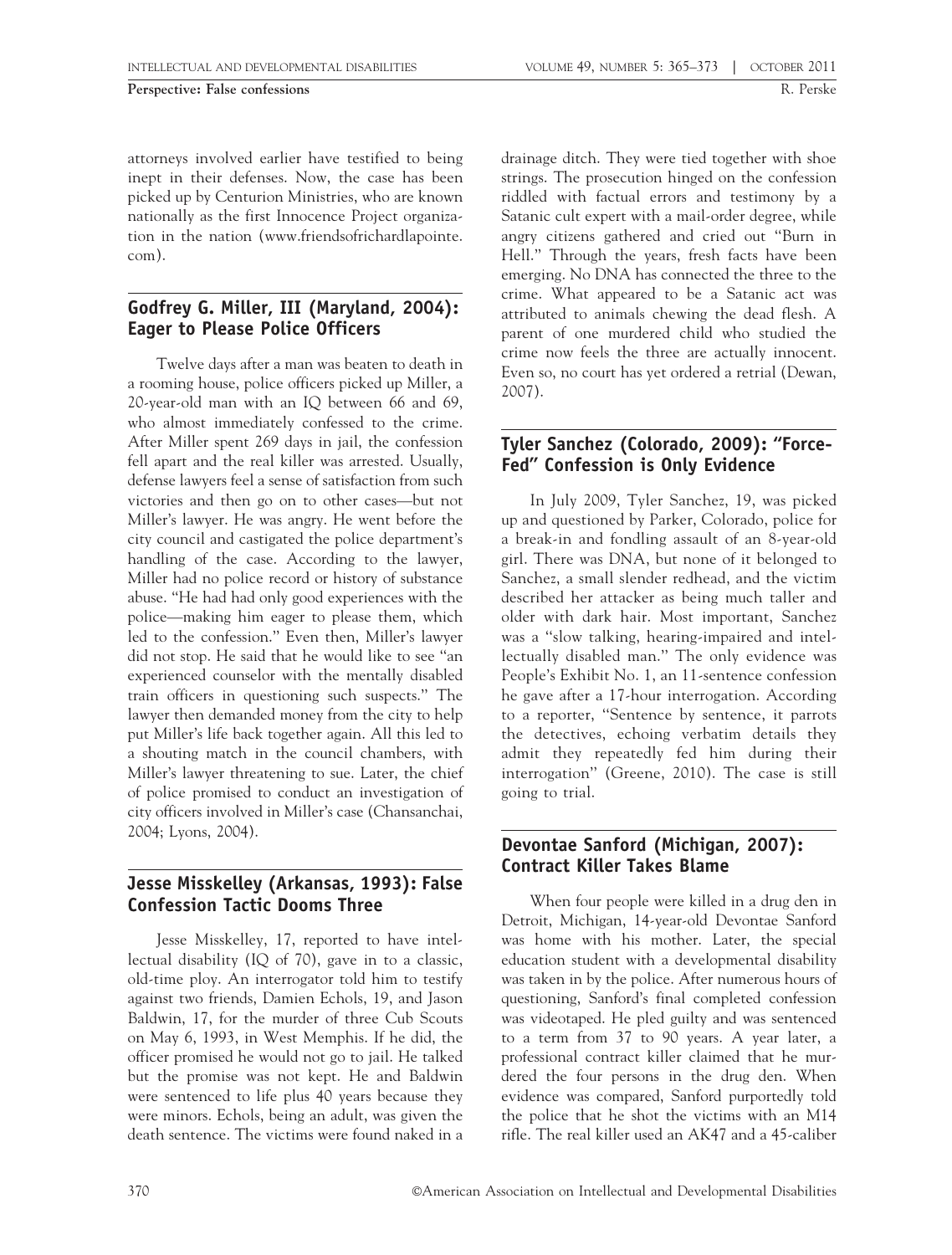pistol. A police investigator testified that Sanford was innocent (Hunter, 2009).

#### Antonio Santiago (California, 2009): Bomb Threat Fizzles

It was a quick and clean case. A telephone call to a Caltrain customer-service operator claimed that a bomb was on one of their trains. A bomb squad swung into action, but found nothing. Later, the call was traced to a Pacifica man, 26-year-old Antonio Santiago, a man with intellectual disability. After being interrogated, he gave officers a solid confession. They reported that Santiago, while bored and sitting around with friends, suddenly decided to make the call. Santiago pleaded ''no contest'' and faced 6 months in jail. A later followthrough showed that the police traced the wrong phone number. It was off by one digit (Melvin, 2010).

### Cornelius Singleton (Alabama, 1922): Too Early for Modern Forensics to Save

In 1977, Sister Ann Hogan was killed while praying in a Mobile cemetery. Eye witnesses identified a man thought to be the killer as White with blonde hair, but Cornelius Singleton, an illiterate Black man with an IQ between 55 and 65 was picked up. He was taken to the cemetery and then to the police station, where he was questioned for many hours. Finally, an attorney dictated the sentences, one by one, that Singleton parroted back while another investigator wrote them down. He was led to believe that he had signed a confession to stealing bed sheets at an earlier time in his life. He unknowingly waived his right to a defense counsel. He never received an independent investigation. His conviction was overturned when the U.S. Supreme Court voted against execution in 1972. In 1981, he was retried and sentenced to death again. He was executed in 1992 (Farrell, 2000).

#### James Thompson, Jr. (Maryland, 1988): Police Reward Leads to Wild Confession (Soon to Be Saved by DNA)

When the police offered a \$1000 reward connected with a rape and murder, James Thompson claimed he found the murder weapon. This turned out to be a big mistake, considering that earlier in life, he ''suffered a serious head injury and was low functioning'' (Tamber, 2007). Investigators took him in for questioning and came out with a bizarre confession that led to rape and murder convictions for himself and a close friend. Recent DNA tests show that the semen in the victim belonged to a third person. Also, outside of the confession, no forensic evidence linked the two with the crime. Both remain in prison.

# David Vasquez (Virginia, 1984): Saved by DNA

Detectives approached Vasquez, 37, reported to be a man with mental retardation, while he was cleaning tables at a McDonald's restaurant in Arlington. They asked him to come to headquarters with them. With a taperecorder running, the detectives described to Vasquez the murder of a woman who had been raped and strangled with a venetian blind cord. They then confronted him and told him there was evidence showing that he was the killer. Too naive to believe that policemen would lie to him, he broke down and cried for his mother. Three intense interrogations took place. During the third one, he went into a dreamlike state. His meek, pleading voice became low pitched and steady as he described how he killed the woman. Later, the police connected the crime to the real perpetrator with the first successful use of DNA testing. Vasquez received a pardon on January 4, 1989, 5 years to the day after the detectives approached him at McDonald's (Mones, 1995; D. Possley, 1989).

# A Haunting Conclusion

I am a man who has spent 51 years in close contact with persons who have intellectual disability. I started out working for 11 years as a chaplain in institutions in which these people were expected to live out their lives. I loved working with these individuals, and I still do today. I loved writing about them, too (see www.robertperske.com). Then, when society began to move individuals with intellectual disability into better lives in the community, I went along. I gradually became what I saw as a self-styled citizen advocate for individuals with intellectual disability who got into big trouble. The interest drew me into street, courts, and prisons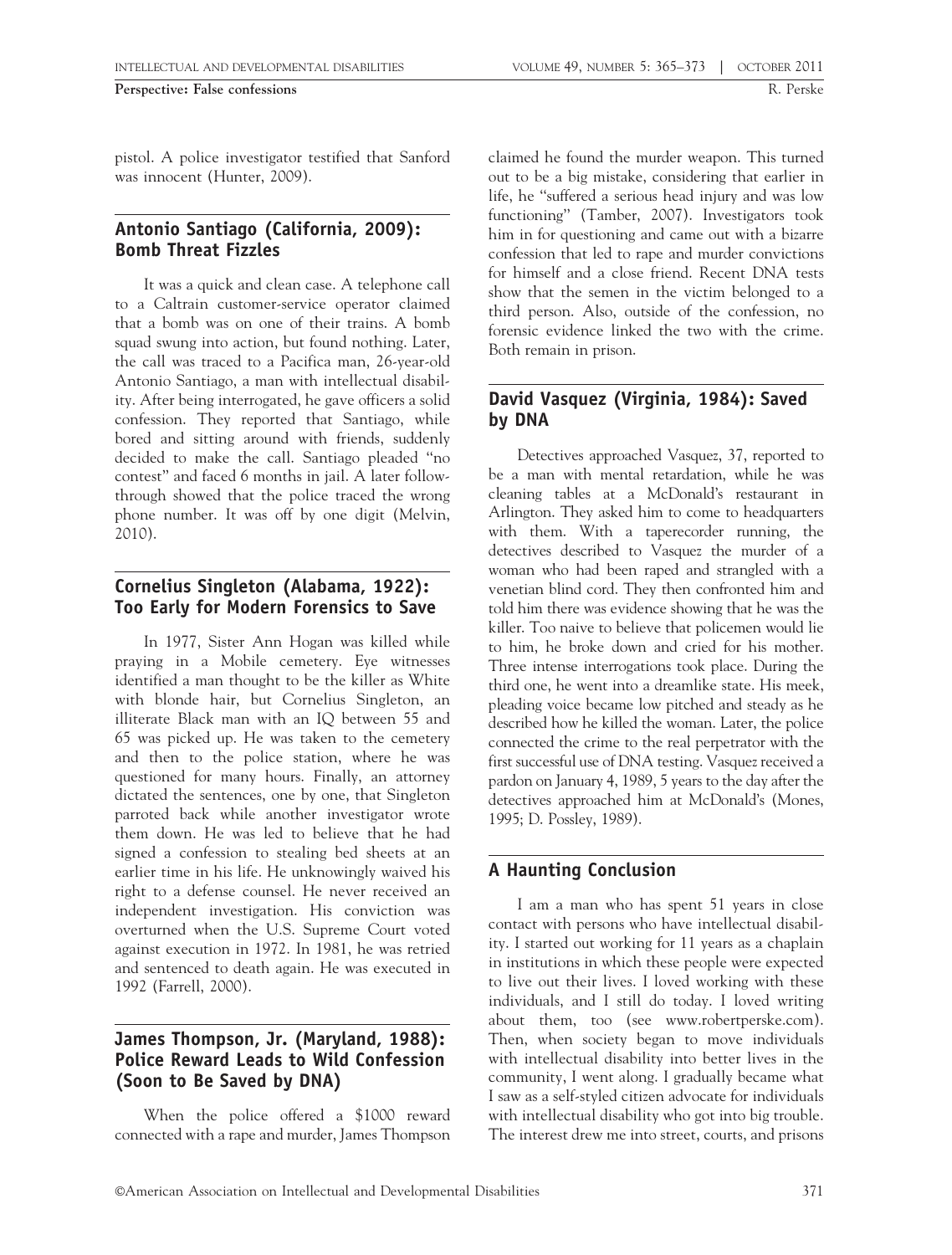Perspective: False confessions R. Perske

all across the nation. I focused on and wrote about individuals who had been wrongly charged for crimes other people committed.

There is one single issue learned from all this that seems to be burned into my brain. I first learned about that issue in an incident that occurred in my own family many years ago. As a young dad, I lectured my five kids about putting my woodworking tools back on their assigned hooks in the garage after they used them. Once, when one of my tools was missing, I railed at the son who failed to put it back. I was rough on the little guy. I harangued and harangued him and I didn't let up… until my wife softly took my hand and led me to the place where I had left the tool!

After sitting in many courtrooms, I have sensed how that wily little rascal, "the will to believe," can corrupt the true facts of a case. I long for the day when the gaps between all the wills of persons in a court case can be naturally diminished before the court arguments begin when dealing with people who have intellectual disability.

#### References

- Adams, H. (2006, April 15). Hickman's words were unreliable from the beginning. The Courier-Journal.
- Atkins v Virginia, 536 U.S. 304, 318 (2002).
- Bonner, R. (2002, July 8). Still on Death Row, despite mounting doubts. The New York Times. Retrieved from http://www.nytimes.com/2002/07/ 08/us/still-on-death-row-despite-mounting-doubts. html
- Chansanchai, A. (2004, October 27). Former suspect's lawyer demands \$200,000 from city. Baltimore Sun. Retrieved from http://articles. baltimoresun.com/2004-10-27/news/0410270099\_ 1\_ahlers-miller-carroll-county
- Dewan, S. (2007, October 30). Defense offers new evidence in a murder case that shocked Arkansas. New York Times. Retrieved from http://www.nytimes.com/2007/10/30/us/30satanic. html
- Dwyer, J. (2007, June 16). Considering the crime, not the suspect. New York Times. Retrieved from http://query.nytimes.com/gst/fullpage.html?res5 9C01EED9153FF935A25755C0A9619C8B63
- Encyclopedia of Arkansas History and Culture. (2010). Barry Lee Fairchild (the trial and execution). Retrieved from encyclopediaofarkansas.net.
- Farrell, J. (2000, October 25). Group says 16 executed in U.S. were probably innocent. The Boston Globe. Retrieved from http://www. truthinjustice.org/prob-innocent.htm
- Frievogel, W. (2000, April 30). Lessons from 13 innocent men. St Louis Post-Dispatch.
- Hunter, G. (2009, March 10). Alleged hitman claims responsibility in more murders, prosecutors say. The Detroit News.
- Innocence Project of New Orleans. (2010, May 21). Press release for John Floyd. New Orleans: Author. Retrieved from http://www.ip-no.org/ 52110-press-release-re-john-floyd
- Kiehl, S. (2009, April 10). Lawyer seeks new hearing in 1972 murder conviction. Baltimore Sun. Retrieved from http://articles.baltimoresun.com/ 2009-04-10/news/0904100004\_1\_grant-barnesconviction-innocence
- Levingston, S. (2010, January 7). Assessing the justice of capital punishment cases. The Washington Post. Retrieved from http://search. aol.com/aol/search?s\_it5topsearchbox.search&v\_ t=tb50-ie-aolmail-tbsbox-en-us&q=Assessing+ the+justice+of+capital+punishment+cases+ levingston
- Lyons, S. (2004, October 5). Charges dropped in fatal beating. Baltimore Sun.
- Melvin, J, (2010, August 26) Pacifica man who falsely confessed cleared of bomb-threat charges. San Mateo County Times. Retrieved from http://pacificaupdate.com/arc/pacifica\_ news\_q1282896846668.php
- McMahon, P. (2010, March 25). After 26 years, Anthony Caravella is a free man: Judge throws out rape and murder conviction, apologizes on behalf of the state. Ft. Lauderdale Sun Sentinel. Retrieved from http://articles.sun-sentinel.com/ 2010-03-25/news/fl-caravella-dna-murder-20100324-25\_1\_anthony-caravella-dna-testingmurder-conviction
- McMahon, P., & Friedberg, A. (2002, February 22). Prisoner says confession forced—Man convicted in 1990 shooting of deputy alleges officers beat and threatened him. Ft. Lauderdale Sun Sentinel.
- Mones, P. (1995). Stalking justice: The dramatic story of the detective who first used DNA testing to catch a serial killer. New York: Simon & Shuster.
- O'Brien, J. (2009, January 12). Man sues state for \$8 million. Syracuse Post-Standard.